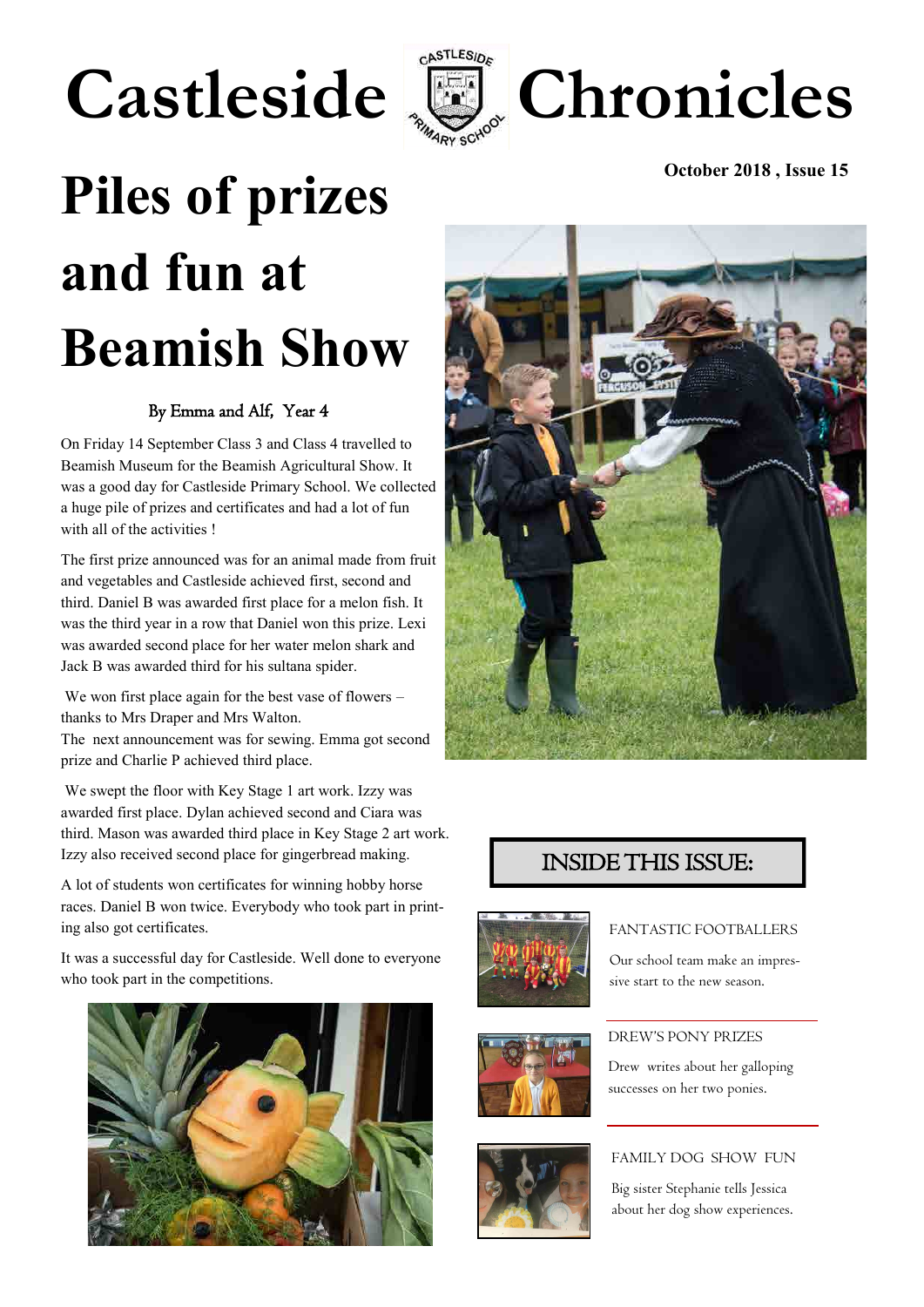### **Key Dates**

**Thursday 18th October:** Reading curriculum evening, 5.00- 6.30pm

**Friday 19th October:** Non-uniform day

Break up for half-term

**Monday 29th October:** School re-opens

Year 6 safety carousel

**Wednesday 31st October:** Halloween Disco, 3.15-4.30pm

**Friday 2nd November:** Non-uniform day

**Tuesday 6th November:** Parents evening, 3.30-5.30pm

**Thursday 8th November:** Parents' evening, 4.00-6.00pm

**Friday 9th November:** Non-uniform forfeit day

Charity clothing collection

**Monday 12th November:** SCHOOL CLOSED FOR STAFF TRAINING

**Tuesday 13th-Friday 16th November:** Dukeshouse Wood visit for Year 5s

**Friday 16th November:** Non-uniform forfeit day

**Friday 23rd November:** Christmas Fair, 1.30pm

**Wednesday 28th November:** School choir carol singing, Tesco, 10am

**Tuesday 11th December:** Nativity, 10am

**Wednesday 12th December:** Nativity, 2.00pm

**Thursday 13th December:** Nativity, 2.00pm

**Friday 14th December:** Christmas jumper day

**Monday 17th December:** Key Stage 2 party, 1.30-4.00pm

**Tuesday 18th December:** Key Stage 1 party, 1.00-3.15pm

**Wednesday 19th December:** Christmas Cabaret, 2.00pm

**Thursday 20th December:** Christingle, 11.00am

Christmas Lunch, Noon

Break up for Christmas



**Agata and Amelka singing with Miss Barrass' brilliant school choir at Castleside Autumn Show.**



**Durham Local Offer is an important source of information for families of children and young people aged 0-25 that have a special educational need or disability and are living in our local area. It tells you what support the local authority expects to be available regarding education, health and care provision. Take a look at their website to find helpful information relating to all areas of SEND including specialist leisure and activity groups, courses, advice and support that are available near you.** 

**Find out more at: www.countydurhamfamilies.info/localoffer**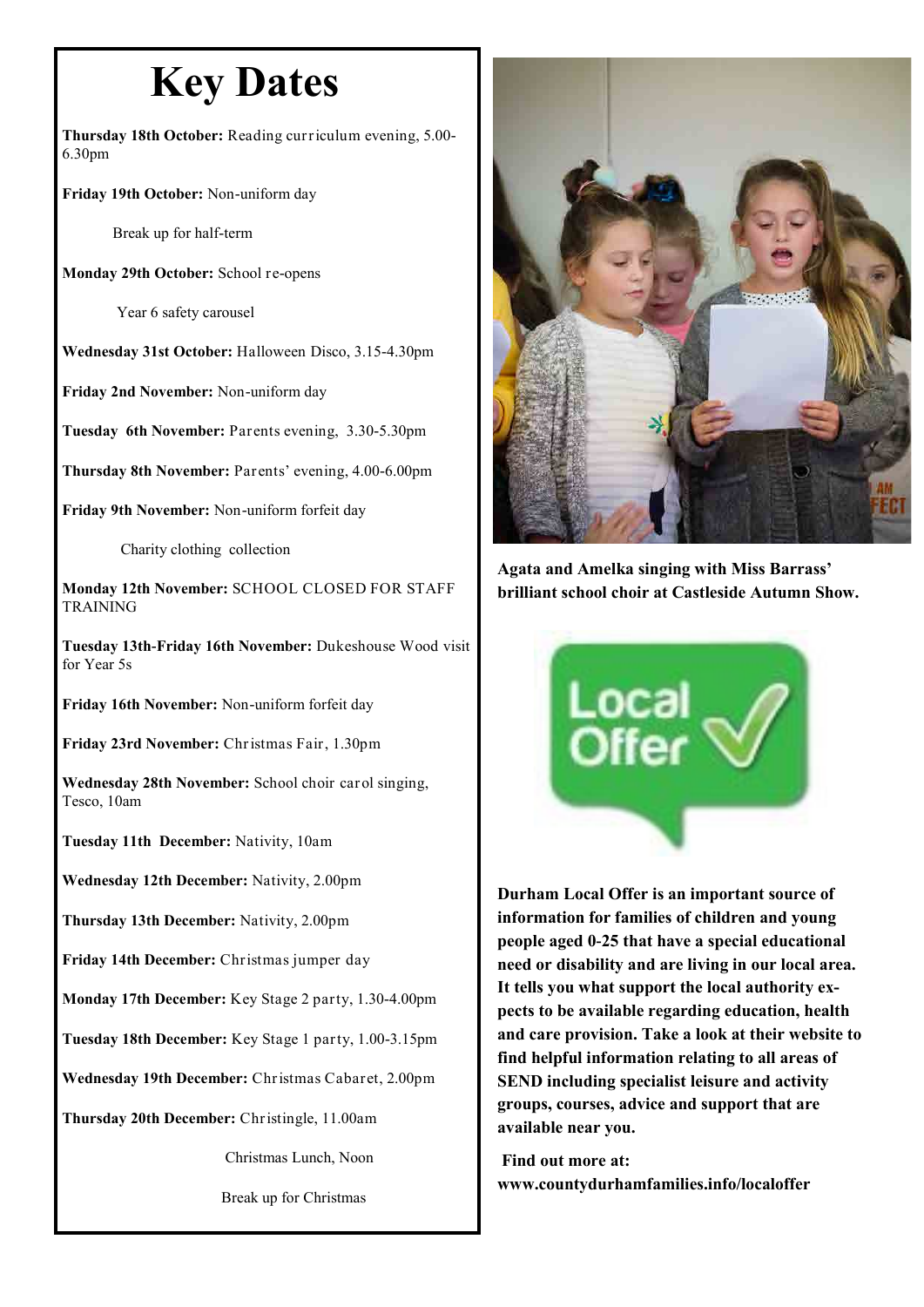## **Drew gallops to pony prizes**



### **By Drew, Year 4**

For three or four years, I have been riding my pony in competitions at shows. I've had five ponies. My first pony was called Aggie. She was a little Shetland pony. She was black all over and very greedy. While I was trying to ride her, she kept on trotting over to the grass and starting to eat.

I've got two ponies now, Suzie and Oliver. Suzie's my jumping pony. Oliver hates jumping. I usually like to just gallop him around the arena. It's a lot of fun galloping on a pony. When I gallop on Suzie I feel like I'm going to fall off. I've fallen off a lot of times. A lot of the times on Oliver I've fallen on to the jump and it really hurts!

In the summer holidays I won three trophies. I got two at Weardale Show. I got a big one for the Hare and Hound. You have to quickly jump around a course on a pony and then you have to get off and lead a dog around the jumps as well. I got a trophy from another show for the best combination. The best combination means what you can do on your pony and if your pony likes it. Sometimes if your pony doesn't like what it's doing it will try to throw you off. It has happened to me a lot of times !

### **Free Books Project**

**Thanks to school governor, parent and journalist Julie Tyers for helping to bring the brilliant new Free Books project to our school—and for writing the press release that appeared in local press. With the message 'There's no excuse for a book-free home,' the Free Books project was set up after statistics revealed one in eight disadvantaged children in the UK do not own a single book. Julie and her fellow reading advocates have vowed to make a change and further details of their project can be found at www.free-books.org.uk.** 

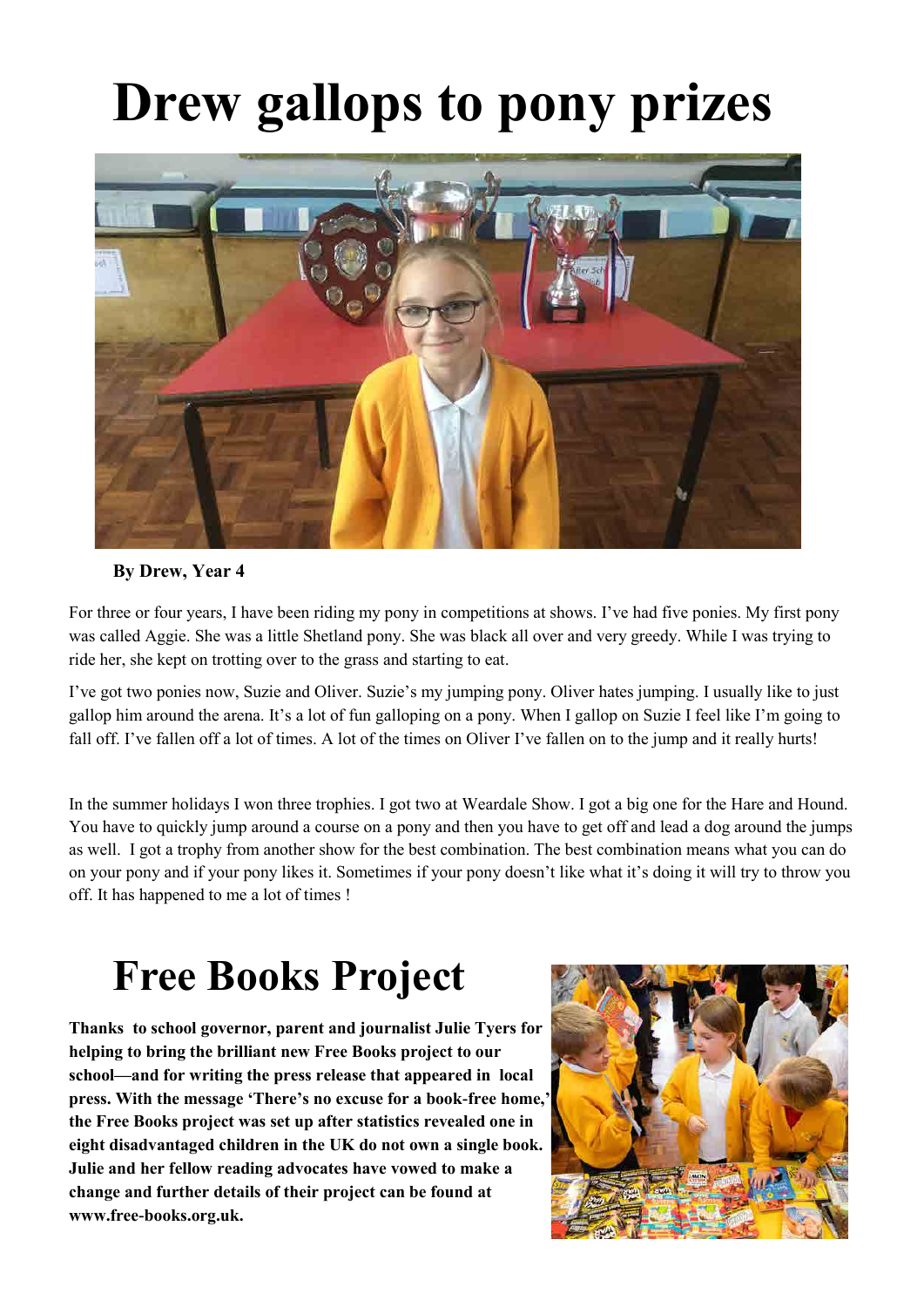# Enjoying pastimes from



On Friday 14<sup>th</sup> at 9:15 we were all ready with our school jumpers, coats and packed lunches. We got to Beamish at 10:00 and went on a blue and white, old fashioned double decker bus. The 1900s town was fun because we went to the sweet shop to see how they make sweets. They got the dough and rolled it through the mould. When the sweets cooled down we got to try them. They were warm, peach and cream. They were delicious.

After that, we went to the dentist. They used to use cocaine to release pain before they pulled out your teeth. Oliver nearly got one of his teeth pulled out! After the dentist we went to the Masonic Hall. It was kind of weird because of the old fashioned pictures and in the old times only men could go in. We ate our dinner at 11:00.

Then went to the bank. The bank was cool because we got to see the old coins. There was one that was tiny and one that was large. We went down the stairs and saw where they put the money. In one of the safes there were two stuffed rats. Ronan was scared of them.

Then we went to the showground tent and we drank juice and ate gingerbread. We saw the eagles and vultures. They were so funny. One of them sounded like it was laughing. We went to the dance tent and danced the harvest dance. It was amazing and really fun. I did proggy mats and got to make a square proggy mat. The proggy mats was fun. The archery was tricky. I couldn't do it. I have to practise.

**AMELKA, YEAR 4**

(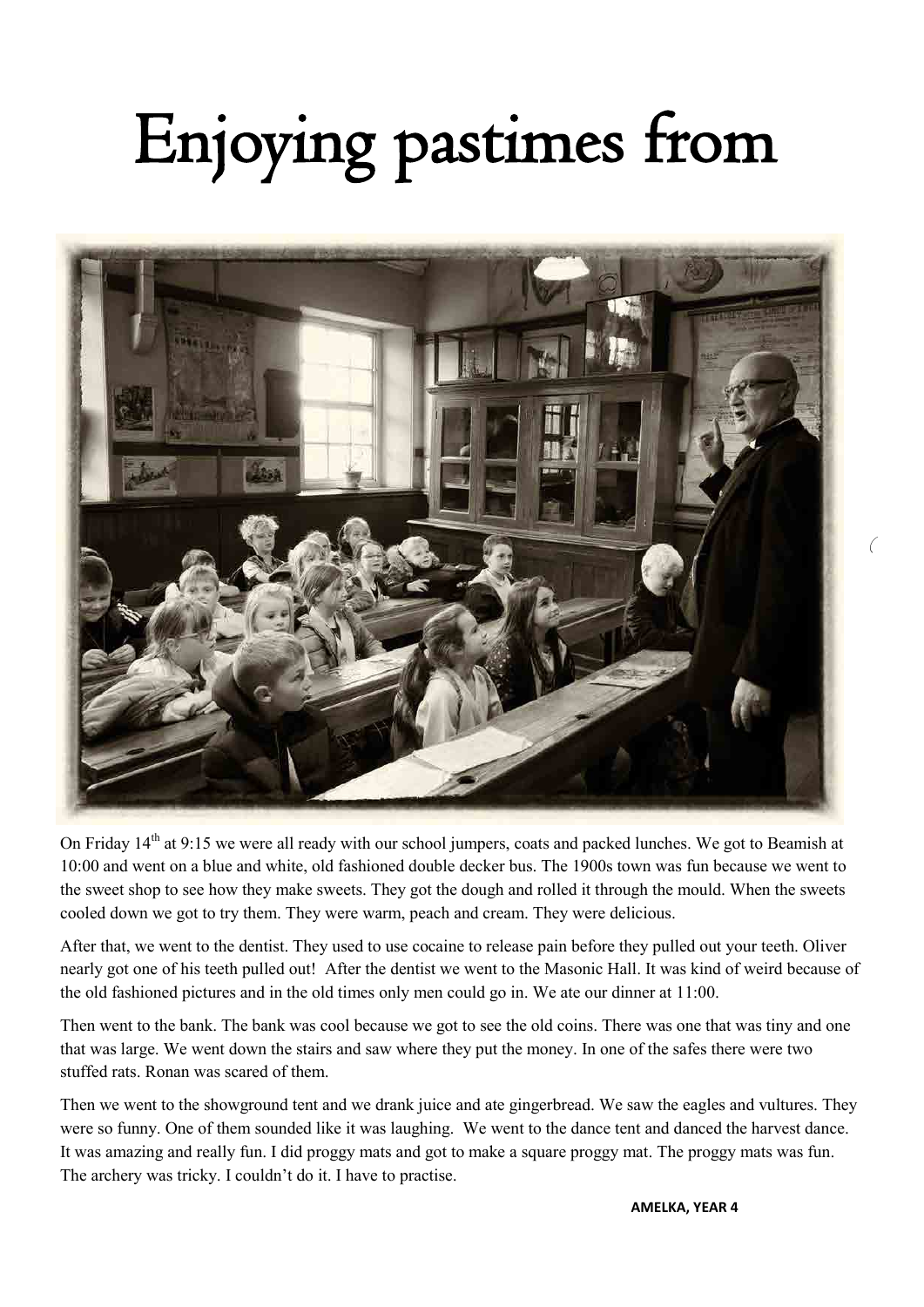### past times at Beamish Show

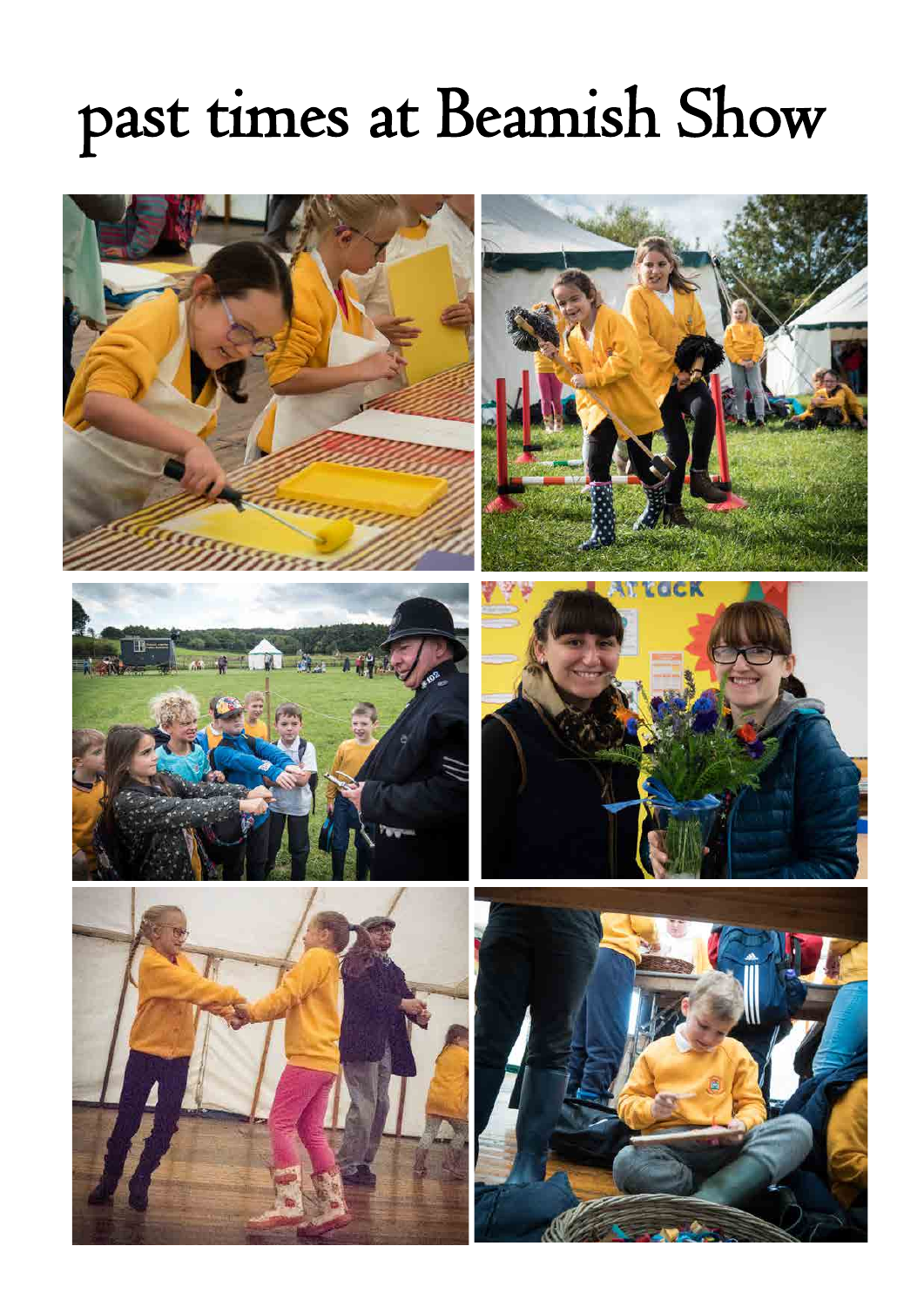# **Family focus on Class 5**



**In the first of a new series of fascinating interviews with family members by Mrs Hart's Class 5 pupils, JESSICA asks her sister Stephanie about her love of dog shows.**

### *What is your dog's name, breed and age?*

Pepper is a three-and-a-half-year-old Border Collie.

### *Why do you like going to dog shows?*

Dog shows are a good way for our dogs to get used to other dogs, and it's a nice day out with friends. Plus any rosettes are a bonus.

### *Can you tell me which three are your favourite categories?*

My favourites are Scruffiest Mutt, Friendliest Dog and Most Handsome Dog.

### *What was your funniest competition?*

The egg and spoon race was very funny. We came third, but dropped the egg a lot. We have also come first in Dog and Owner Lookalike, where I dressed in black and white. That was funny.

### *Has Pepper won a trophy?*

You don't really get trophies, but he has won a lot of rosettes. You [Jessica] have won young handler rosettes. We have 14 rosettes.

### *Does your dog dress up?*

No, I don't think our dog would be very happy if I did that. Lots of other people do. One lady dressed herself up as Snow White and her seven bull terriers as dwarves. She looked fantastic. I've also seen a lady dress her dog as a hot dog in a bun. She dressed up as a bottle of ketchup!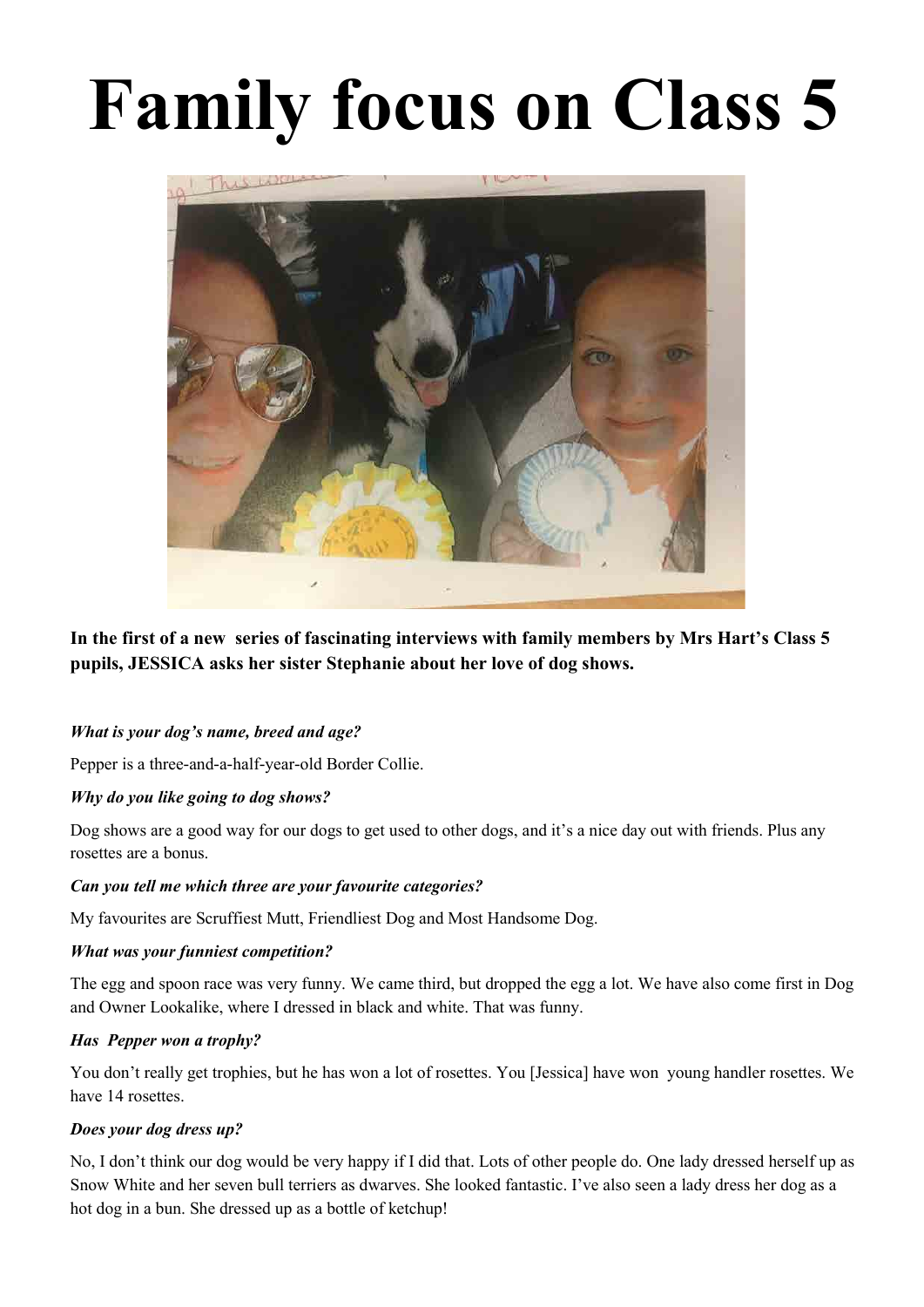## **Footballers make a flying start to the new league season**



### **By James, Year 6**

After the first week's fixtures were cancelled because of strong winds, the school football team got off to a strong start in the Tony Reather Football League. We won three out of the four games we played in the next two weeks. It is the best run we have had for a few years.

The first night we played was at Leadgate and it was quite windy that night too. The first game was against Leadgate Brooms. We dominated from the start and after three minutes James volleyed the ball into the back of the net from a corner. Then Liam broke into the box and powered a shot into the roof of the net. Seb made a few good saves in the second half and we won 2-0. Against a strong Medomsley side we couldn't get into the game and they won 4-0.

In the second week we played at Langley Park. The first game was against Burnside and Jake was on top form. Their keeper was experienced and saved a lot of our shots. Then, from a corner, James took a shot from the edge of the box and the ball deflected off Connor's toe into the bottom corner. The defence was solid. Not many people got past our defence and, if they did, they were quickly stopped. We ended up winning 1-0.

The second game was against Leadgate Brooms and we won 4-1. Ethan threaded a through ball to Connor, who tucked the ball away for our first goal. After we scored, Leadgate were determined to equalise and when they did we responded with three more goals! Jake set up James for a curling shot into the bottom corner. The keeper dived for the ball and hit it into the ground and into the top corner. Connor scored the other two goals, a shot into the roof of the net, then a rebound from a shot by Jake.

**\* See the back page for news of our other four league matches before the winter break.**